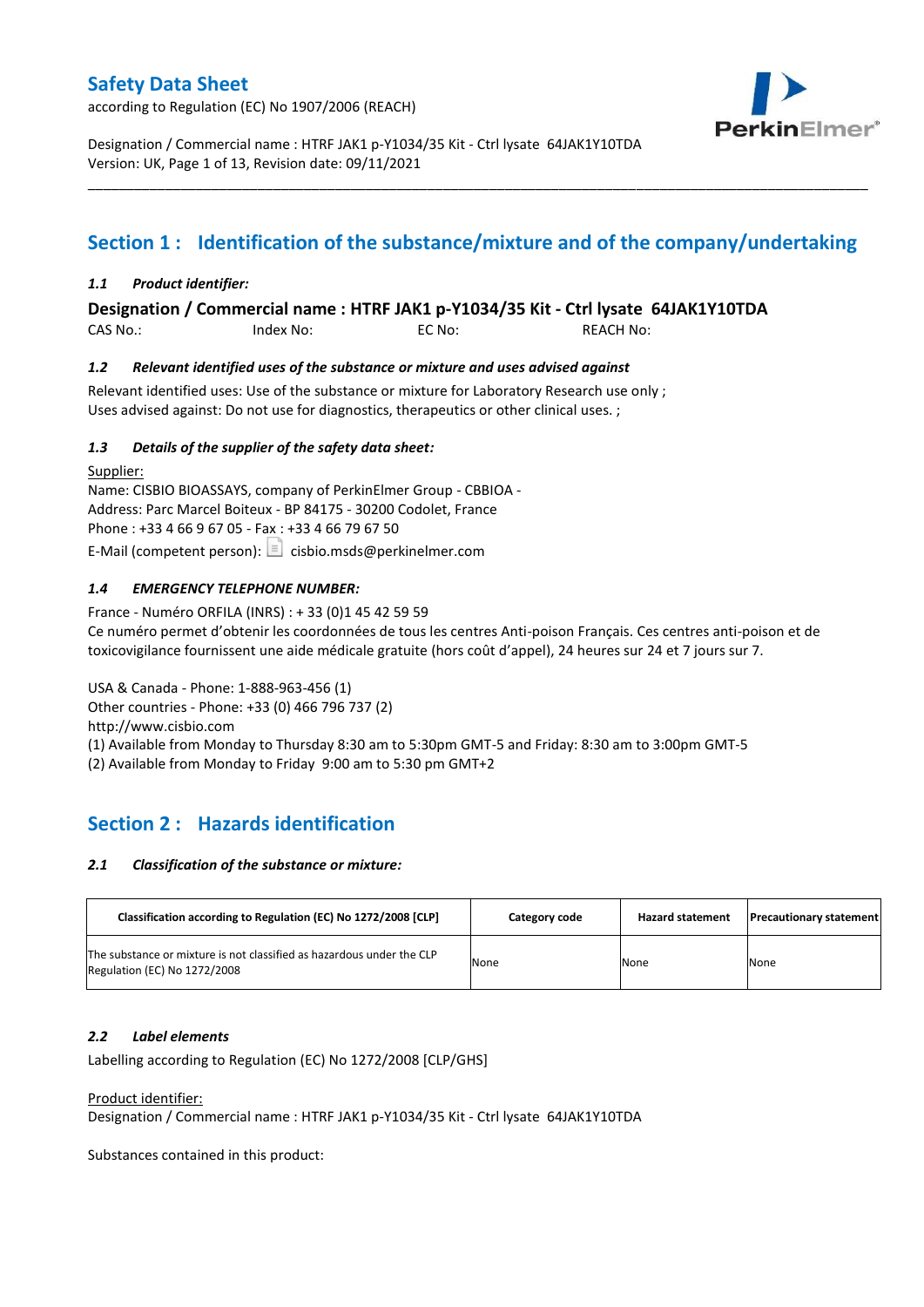according to Regulation (EC) No 1907/2006 (REACH)



Designation / Commercial name : HTRF JAK1 p-Y1034/35 Kit - Ctrl lysate 64JAK1Y10TDA Version: UK, Page 2 of 13, Revision date: 09/11/2021

Hazard pictograms

Signal word:

Hazard and precautionary statements:

#### *2.3 Other hazards*

The mixture does not contain substances classified as 'Substances of Very High Concern' (SVHC) >= 0.1% published by the European CHemicals Agency (ECHA) under article 57 of REACH. The mixture satisfies neither the PBT nor the vPvB criteria for mixtures in accordance with annexe XIII of the REACH regulations EC 1907/2006. ; Adverse human health effects and symptoms:

\_\_\_\_\_\_\_\_\_\_\_\_\_\_\_\_\_\_\_\_\_\_\_\_\_\_\_\_\_\_\_\_\_\_\_\_\_\_\_\_\_\_\_\_\_\_\_\_\_\_\_\_\_\_\_\_\_\_\_\_\_\_\_\_\_\_\_\_\_\_\_\_\_\_\_\_\_\_\_\_\_\_\_\_\_\_\_\_\_\_\_\_\_\_\_\_\_\_\_\_\_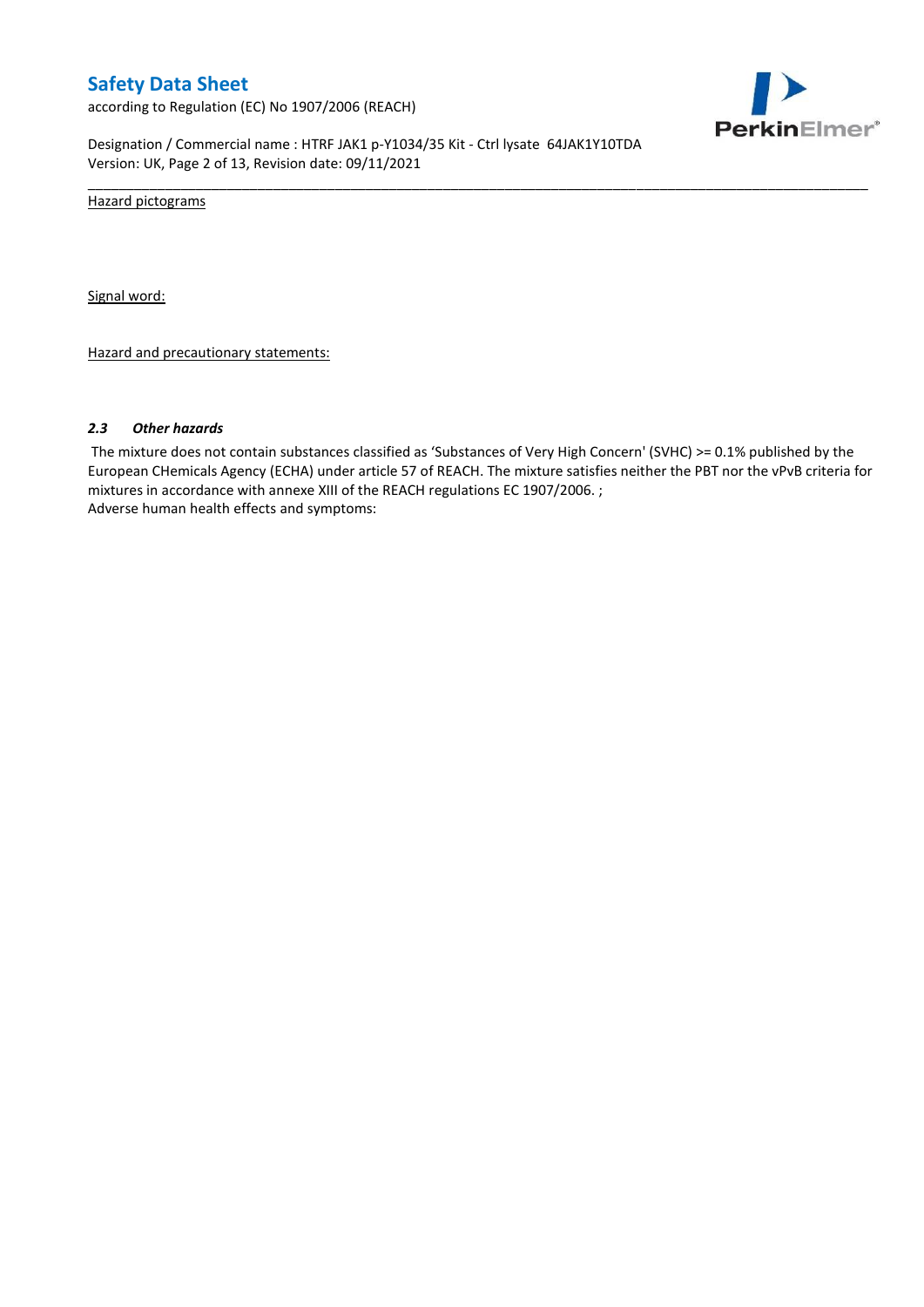according to Regulation (EC) No 1907/2006 (REACH)



Designation / Commercial name : HTRF JAK1 p-Y1034/35 Kit - Ctrl lysate 64JAK1Y10TDA Version: UK, Page 3 of 13, Revision date: 09/11/2021

## **Section 3 : Composition/information on ingredients**

### *3.2 Mixtures*

Hazardous ingredients:

| Substance name                | CAS n°     | Index n° | EC n°     | <b>Classification according Regulation (EC)</b><br><b>No. 1272 [CLP]</b> | l Concentration<br>(%) | <b>SCL</b> | M-factor |
|-------------------------------|------------|----------|-----------|--------------------------------------------------------------------------|------------------------|------------|----------|
| trisodium<br>tetraoxovanadate | 13721-39-6 |          | 237-287-9 | Acute toxicity - Acute Tox. 4 - H302 - Oral                              | < 25%                  |            |          |

\_\_\_\_\_\_\_\_\_\_\_\_\_\_\_\_\_\_\_\_\_\_\_\_\_\_\_\_\_\_\_\_\_\_\_\_\_\_\_\_\_\_\_\_\_\_\_\_\_\_\_\_\_\_\_\_\_\_\_\_\_\_\_\_\_\_\_\_\_\_\_\_\_\_\_\_\_\_\_\_\_\_\_\_\_\_\_\_\_\_\_\_\_\_\_\_\_\_\_\_\_

Additional information:

Full text of H- and EUH-phrases: see SECTION 16.

## **Section 4 : First aid measures**

### *4.1 Description of first aid measures*

**General information**:Do not leave affected person unattended. ;

**Following inhalation:**In case of respiratory tract irritation, consult a physician. ;

**Following skin contact**:After contact with skin, wash immediately with water ;

**Following eye contact**:After contact with the eyes, rinse with water with the eyelids open for a sufficient length of time, then consult an ophthalmologist immediately. ;

**Following ingestion**:Do NOT induce vomiting. ;

**Self-protection of the first aider**:

#### *4.2 Most important symptoms and effects, both acute and delayed*

Symptoms:No known symptoms to date. ; Effects:

#### *4.3 Indication of any immediate medical attention and special treatment needed*

Notes for the doctor:

## **Section 5 : Firefighting measures**

### *5.1 Extinguishing media:*

**Suitable extinguishing media**:This product is not flammable. Use extinguishing agent suitable for type of surrounding fire ;

#### *5.2 Special hazards arising from the substance or mixture*

Hazardous combustion products:/

#### *5.3 Advice for fire-fighters*

Wear Protective clothing.;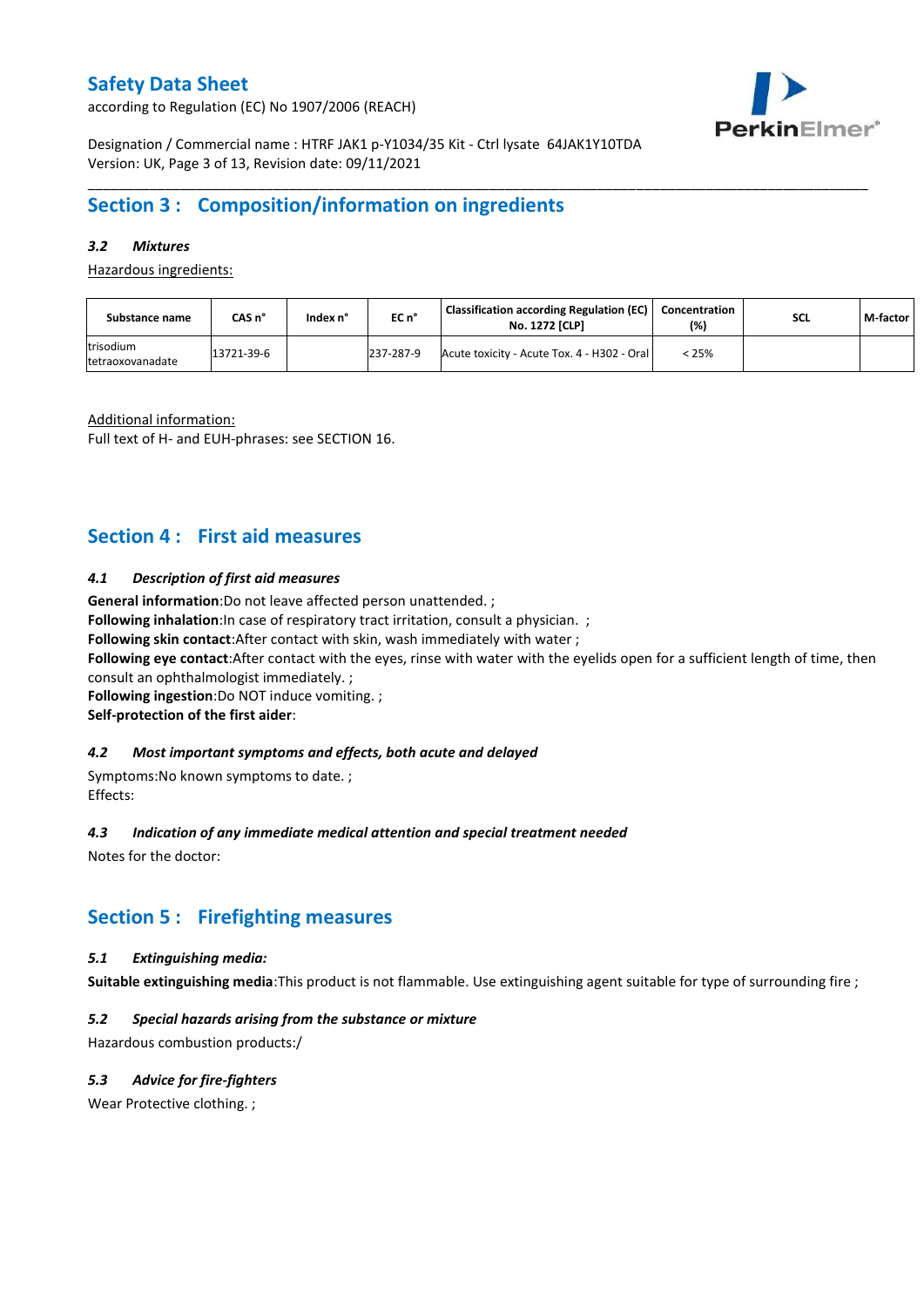according to Regulation (EC) No 1907/2006 (REACH)



Designation / Commercial name : HTRF JAK1 p-Y1034/35 Kit - Ctrl lysate 64JAK1Y10TDA Version: UK, Page 4 of 13, Revision date: 09/11/2021

\_\_\_\_\_\_\_\_\_\_\_\_\_\_\_\_\_\_\_\_\_\_\_\_\_\_\_\_\_\_\_\_\_\_\_\_\_\_\_\_\_\_\_\_\_\_\_\_\_\_\_\_\_\_\_\_\_\_\_\_\_\_\_\_\_\_\_\_\_\_\_\_\_\_\_\_\_\_\_\_\_\_\_\_\_\_\_\_\_\_\_\_\_\_\_\_\_\_\_\_\_

## **Section 6 : Accidental release measures**

### *6.1 Personal precautions, protective equipment and emergency procedures*

Emergency procedures: Provide adequate ventilation. ;

### *6.2 Environmental precautions*

Do not allow to enter into surface water or drains. ;

### *6.3 Methods and material for containment and cleaning up*

For cleaning up:Suitable material for taking up: Absorbing material, organic ; Other information:

### *6.4 Reference to other sections*

Additional information:

## **Section 7 : Handling and storage**

### *7.1 Precautions for safe handling*

Protective measures: Advice on safe handling:Avoid contact with skin, eyes and clothes. ; Fire preventions:

Do not eat, drink or smoke in areas where reagents are handled. ; Advice on general occupational hygiene Handle in accordance with good industrial hygiene and safety practice ;

#### *7.2 Conditions for safe storage, including any incompatibilities*

Technical measures and storage conditions: Requirements for storage rooms and vessels:Keep container tightly closed. ; Hints on storage assembly: Materials to avoid: Further information on storage conditions:

### *7.3 Specific end uses:*

Recommendations on specific end uses: Observe technical data sheet. ;

## **Section 8 : Exposure controls/personal protection**

### *8.1 Control parameters*

Preliminary remark:

### 8.1.1 Occupational exposure limits:

France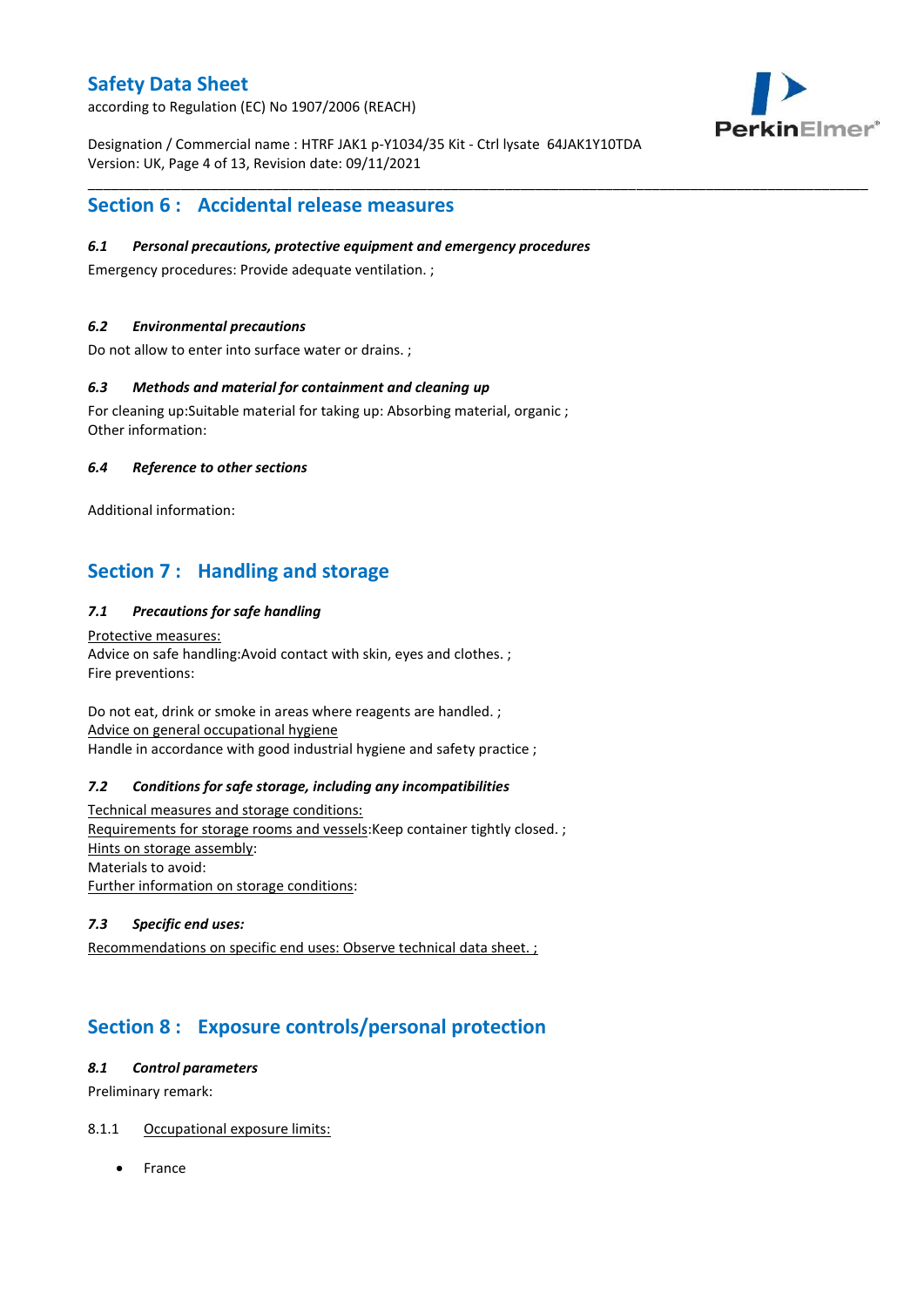according to Regulation (EC) No 1907/2006 (REACH)



## Designation / Commercial name : HTRF JAK1 p-Y1034/35 Kit - Ctrl lysate 64JAK1Y10TDA Version: UK, Page 5 of 13, Revision date: 09/11/2021

| Source:                    | Informations relatives à la réglementation VME (France) : ED 984, 07.2012 |            |               |           |                         |  |  |  |  |  |  |
|----------------------------|---------------------------------------------------------------------------|------------|---------------|-----------|-------------------------|--|--|--|--|--|--|
| Substance                  | EC No.                                                                    | CAS-No     | $VLE$ (mg/m3) | VLE (ppm) | VME(mg/m3)<br>VME (ppm) |  |  |  |  |  |  |
| 13721-39-6 / 237-<br>287-9 | 237-287-9                                                                 | 13721-39-6 |               |           |                         |  |  |  |  |  |  |

### • Spain

| Source :                   | <b>June 2015</b> | Limites de Exposicion Profesional para Agentes Quimicos en Espana<br>Instituto Nacional de Seguridad e Higiene en el Trabajo |                  |              |                |              |  |  |  |  |  |
|----------------------------|------------------|------------------------------------------------------------------------------------------------------------------------------|------------------|--------------|----------------|--------------|--|--|--|--|--|
| Substance                  | EC No.           | CAS No                                                                                                                       | $VLA-EC$ (mg/m3) | VLA-EC (ppm) | VLA-ED (mg/m3) | VLA-ED (ppm) |  |  |  |  |  |
| 13721-39-6 / 237-<br>287-9 | 237-287-9        | 13721-39-6                                                                                                                   |                  |              |                |              |  |  |  |  |  |

### **•** Germany

| Source:                | TRGS 900, June 2015, BAuA |            |             |           |  |  |  |  |  |  |
|------------------------|---------------------------|------------|-------------|-----------|--|--|--|--|--|--|
| <b>Substance</b>       | EC No.                    | CAS-No     | AGW (mg/m3) | AGW (ppm) |  |  |  |  |  |  |
| 13721-39-6 / 237-287-9 | 237-287-9                 | 13721-39-6 |             |           |  |  |  |  |  |  |

- Italia
- **•** Greece
- $\bullet$  UK
- OSHA (USA)

| Source:                    | Occupational Safety and Health Administration (OSHA) Permissible Exposure Limits (PELS) from 29 CFR 1910.1000 |            |                                                                            |                                                                               |                                                                                                                                                |      |  |  |  |  |
|----------------------------|---------------------------------------------------------------------------------------------------------------|------------|----------------------------------------------------------------------------|-------------------------------------------------------------------------------|------------------------------------------------------------------------------------------------------------------------------------------------|------|--|--|--|--|
| Substance                  | CAS-No<br>EC-No.                                                                                              |            | <b>OSHA Permissible</b><br><b>Exposure Limit (PEL)</b><br>8-hour TWA (ppm) | <b>OSHA Permissible</b><br><b>Exposure Limit (PEL) 8-</b><br>hour TWA (mg/m3) | <b>OSHA Permissible</b><br><b>OSHA Permissible</b><br><b>Exposure Limit (PEL)</b><br><b>Exposure Limit (PEL)</b><br>STEL (mg/m3)<br>STEL (ppm) |      |  |  |  |  |
| 13721-39-6 / 237-<br>287-9 | 237-287-9                                                                                                     | 13721-39-6 |                                                                            |                                                                               |                                                                                                                                                | 0.05 |  |  |  |  |

## 8.1.2 Biological limit values (Germany):

| Source: | List of recommended health-based biological limit values (BLVs) and biological guidance values (BGVs), June 2014 |
|---------|------------------------------------------------------------------------------------------------------------------|
|---------|------------------------------------------------------------------------------------------------------------------|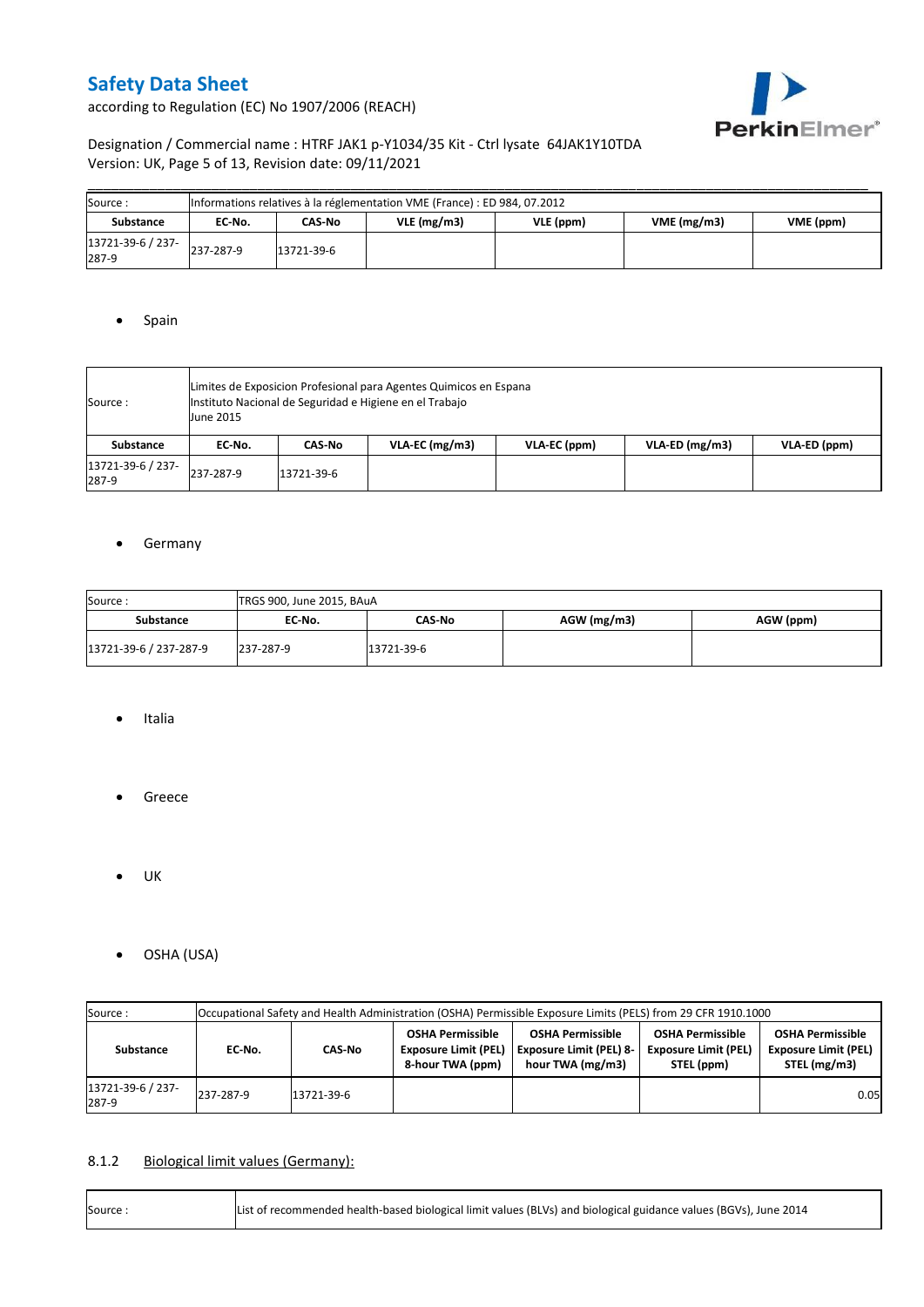according to Regulation (EC) No 1907/2006 (REACH)



## Designation / Commercial name : HTRF JAK1 p-Y1034/35 Kit - Ctrl lysate 64JAK1Y10TDA Version: UK, Page 6 of 13, Revision date: 09/11/2021

| Substance              | EC No.    | CAS-No     | BLV (mg/m3) | BLV (ppm) |
|------------------------|-----------|------------|-------------|-----------|
| 13721-39-6 / 237-287-9 | 237-287-9 | 13721-39-6 |             |           |

### 8.1.3 Exposure limits at intended use (Germany):

| Source:                | TRGS 903, November 2015, BAuA |            |             |           |  |  |  |  |  |  |
|------------------------|-------------------------------|------------|-------------|-----------|--|--|--|--|--|--|
| <b>Substance</b>       | EC No.                        | CAS-No     | BGW (mg/m3) | BGW (ppm) |  |  |  |  |  |  |
| 13721-39-6 / 237-287-9 | 237-287-9                     | 13721-39-6 |             |           |  |  |  |  |  |  |

## 8.1.4 DNEL/PNEC-values:

#### • DNEL worker

| Source:                                          |        | <b>IGESTIS - substance database</b> |                                                 |                                                       |                                                                                                      |  |                                                         |                                                       |                                                          |  |  |  |  |  |
|--------------------------------------------------|--------|-------------------------------------|-------------------------------------------------|-------------------------------------------------------|------------------------------------------------------------------------------------------------------|--|---------------------------------------------------------|-------------------------------------------------------|----------------------------------------------------------|--|--|--|--|--|
| Substance                                        | EC-No. | <b>CAS-No</b>                       | Acute - dermal,<br>local effects<br>(mg/kg/day) | Long-term-<br>dermal, local<br>effects<br>(mg/kg/day) | Long-term $-$<br>dermal,<br>linhalation. local<br>systemic effects<br>effects (mg/m3)<br>(mg/kg/day) |  | $Acute -$<br>inhalation.<br>systemic effects<br>(mg/m3) | Long-term $-$<br>inhalation. local<br>effects (mg/m3) | Long-term-<br>inhalation.<br>systemic effects<br>(mg/m3) |  |  |  |  |  |
| 13721-39-6 / 237-287-9 13721-39-6  <br>237-287-9 |        |                                     |                                                 |                                                       |                                                                                                      |  |                                                         |                                                       |                                                          |  |  |  |  |  |

### DNEL consumer

| Source:                   |        | <b>IGESTIS - substance database</b> |                                                 |                                                          |                                                          |                                                  |                                                       |                                                      |                                                             |  |  |  |  |
|---------------------------|--------|-------------------------------------|-------------------------------------------------|----------------------------------------------------------|----------------------------------------------------------|--------------------------------------------------|-------------------------------------------------------|------------------------------------------------------|-------------------------------------------------------------|--|--|--|--|
| <b>Substance</b>          | EC No. | CAS-No                              | Acute - dermal,<br>local effects<br>(mg/kg/day) | Long-term $-$<br>dermal, local<br>effects<br>(mg/kg/day) | Long-term-<br>dermal.<br>systemic effects<br>(mg/kg/day) | Acute –<br>linhalation. local<br>effects (mg/m3) | Acute -<br>inhalation.<br>systemic effects<br>(mg/m3) | Long-term -<br>linhalation. local<br>effects (mg/m3) | $Long-term -$<br>inhalation.<br>systemic effects<br>(mg/m3) |  |  |  |  |
| 13721-39-6 /<br>237-287-9 |        | 237-287-9 13721-39-6                |                                                 |                                                          |                                                          |                                                  |                                                       |                                                      |                                                             |  |  |  |  |

#### DNEL remark:

• PNEC

| Source:          | <b>INERIS</b> |                                 |            |                                                                                                                                                                                                                                                                                                                                                                                                                                                                                  |  |  |              |  |                      |  |            |  |                      |  |  |  |  |
|------------------|---------------|---------------------------------|------------|----------------------------------------------------------------------------------------------------------------------------------------------------------------------------------------------------------------------------------------------------------------------------------------------------------------------------------------------------------------------------------------------------------------------------------------------------------------------------------|--|--|--------------|--|----------------------|--|------------|--|----------------------|--|--|--|--|
|                  |               | CAS-No                          |            | PNEC AQUATIC                                                                                                                                                                                                                                                                                                                                                                                                                                                                     |  |  |              |  |                      |  |            |  | <b>PNEC Sediment</b> |  |  |  |  |
| <b>Substance</b> |               |                                 | freshwater |                                                                                                                                                                                                                                                                                                                                                                                                                                                                                  |  |  | marine water |  | intermittent release |  | freshwater |  | marine water         |  |  |  |  |
|                  | EC-No.        |                                 | (mg/L)     | $\lvert (mg/kg) \rvert \lvert (ppm) \rvert \lvert (mg/L) \rvert \lvert (mg/kg) \rvert \lvert (mg/L) \rvert \lvert (mg/k) \rvert \lvert (mg/k) \rvert \lvert (mg/kg) \rvert \lvert (ppm) \rvert \lvert (mg/k) \rvert \lvert (pg/k) \rvert \lvert (pg/k) \rvert \lvert (mg/k) \rvert \lvert (gg/k) \rvert \lvert (gg/k) \rvert \lvert (gg/k) \rvert \lvert (gg/k) \rvert \lvert (gg/k) \rvert \lvert (gg/k) \rvert \lvert (gg/k) \rvert \lvert (gg/k) \rvert \lvert (gg/k) \rvert$ |  |  |              |  |                      |  |            |  |                      |  |  |  |  |
| 13721-39-6       |               | / 237-287- 237-287-9 13721-39-6 |            |                                                                                                                                                                                                                                                                                                                                                                                                                                                                                  |  |  |              |  |                      |  |            |  |                      |  |  |  |  |

| Source:          | <b>INERIS</b> |        |           |         |                  |                                |         |       |                                                |                |  |  |                          |       |
|------------------|---------------|--------|-----------|---------|------------------|--------------------------------|---------|-------|------------------------------------------------|----------------|--|--|--------------------------|-------|
|                  |               |        |           | Others  |                  |                                |         |       |                                                |                |  |  |                          |       |
| <b>Substance</b> | EC No.        | CAS-No | PNEC soil |         |                  | PNEC sewage treatment<br>plant |         |       | <b>PNEC secondary</b><br>PNEC air<br>poisoning |                |  |  |                          |       |
|                  |               |        | (mg/L)    | (mg/kg) | $(ppm)$ $(mg/L)$ |                                | (mg/kg) | (ppm) |                                                | (mg/L) (mg/kg) |  |  | (ppm) $(mg/L)$ $(mg/kg)$ | (ppm) |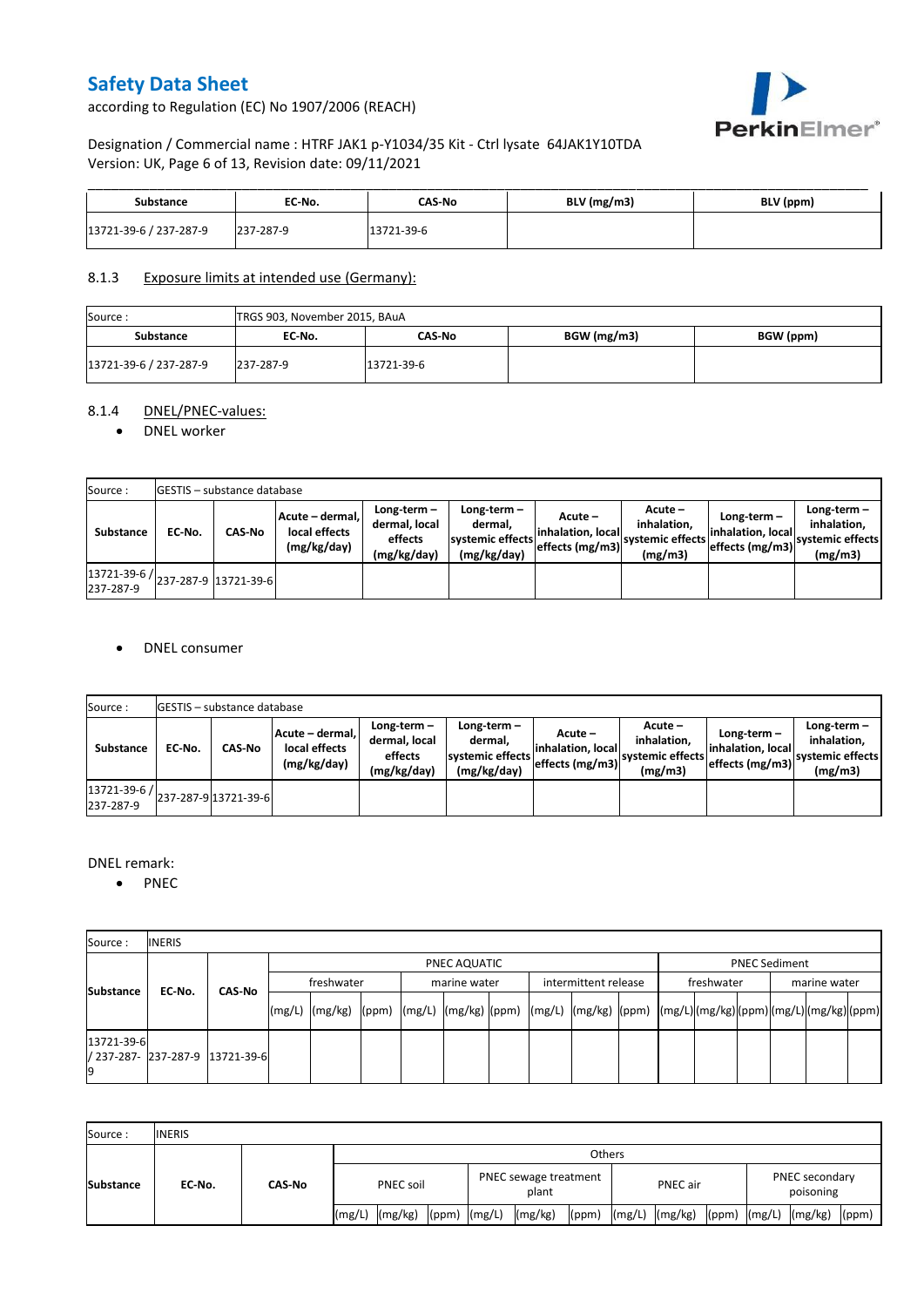according to Regulation (EC) No 1907/2006 (REACH)



Designation / Commercial name : HTRF JAK1 p-Y1034/35 Kit - Ctrl lysate 64JAK1Y10TDA Version: UK, Page 7 of 13, Revision date: 09/11/2021

|                                     |                  |  |  |  | ______ |  | _______ |  |
|-------------------------------------|------------------|--|--|--|--------|--|---------|--|
| 13721-39-6 /<br>237-287-9 237-287-9 | $12721 - 39 - 6$ |  |  |  |        |  |         |  |

PNEC remark: Control parameters remark:

## *8.2 Exposure controls*

8.2.1 Appropriate engineering controls:

8.2.2 Personal protective equipment:

**Eye / Face protection**: Safety glasses with side-shields ; **Skin protection**:Gloves ;

**Respiratory protection**:Ensure adequate ventilation ; **Thermal hazards**:

8.2.3 Environmental exposure controls:

## **Section 9 : Physical and chemical properties**

### *9.1 Information on basic physical and chemical properties*

#### Appearance

| Physical state        | Liquid    |
|-----------------------|-----------|
| Colour                | Colorless |
| Odour                 |           |
| Odour threshold (ppm) |           |

|                                                             |                                           | Value | Concentration<br>(mol/L) | Method | Temperature (°C) | Pressure (kPa) | Remark |
|-------------------------------------------------------------|-------------------------------------------|-------|--------------------------|--------|------------------|----------------|--------|
| pH                                                          |                                           |       |                          |        |                  |                |        |
| Melting point (°C)                                          |                                           |       |                          |        |                  |                |        |
| Freezing point (°C)                                         |                                           |       |                          |        |                  |                |        |
| Initial boiling point/boiling range (°C)                    |                                           |       |                          |        |                  |                |        |
| Flash point (°C)                                            |                                           |       |                          |        |                  |                |        |
| Evaporation rate (kg/m <sup>2</sup> /h)                     |                                           |       |                          |        |                  |                |        |
| Flammability (type : ) (%)                                  |                                           |       |                          |        |                  |                |        |
| Upper/lower<br>flammability or explosive<br>limits          | Upper explosive limit<br>(%)              |       |                          |        |                  |                |        |
|                                                             | Lower explosive limit (%)                 |       |                          |        |                  |                |        |
| Vapour pressure (kPa)                                       |                                           |       |                          |        |                  |                |        |
| Vapour density (g/cm <sup>3</sup> )                         |                                           |       |                          |        |                  |                |        |
|                                                             | Density (g/cm <sup>3</sup> )              |       |                          |        |                  |                |        |
| Densities                                                   | Relative density (g/cm <sup>3</sup> )     |       |                          |        |                  |                |        |
|                                                             | Bulk density (g/cm <sup>3</sup> )         |       |                          |        |                  |                |        |
|                                                             | Critical density (g/cm <sup>3</sup> )     |       |                          |        |                  |                |        |
| Solubility (Type: ) (g/L)                                   |                                           |       |                          |        |                  |                |        |
| Partition coefficient (log Pow)<br>n-octanol/water at pH :  |                                           |       |                          |        |                  |                |        |
| Auto-ignition temperature (°C)                              |                                           |       |                          |        |                  |                |        |
| Decomposition temperature (°C)<br>Decomposition energy : kJ |                                           |       |                          |        |                  |                |        |
| Viscosity                                                   | Viscosity, dynamic (poiseuille)           |       |                          |        |                  |                |        |
|                                                             | Viscosity, cinematic (cm <sup>3</sup> /s) |       |                          |        |                  |                |        |
| Oxidising properties                                        |                                           |       |                          |        |                  |                |        |
| <b>Explosive properties</b>                                 |                                           |       |                          |        |                  |                |        |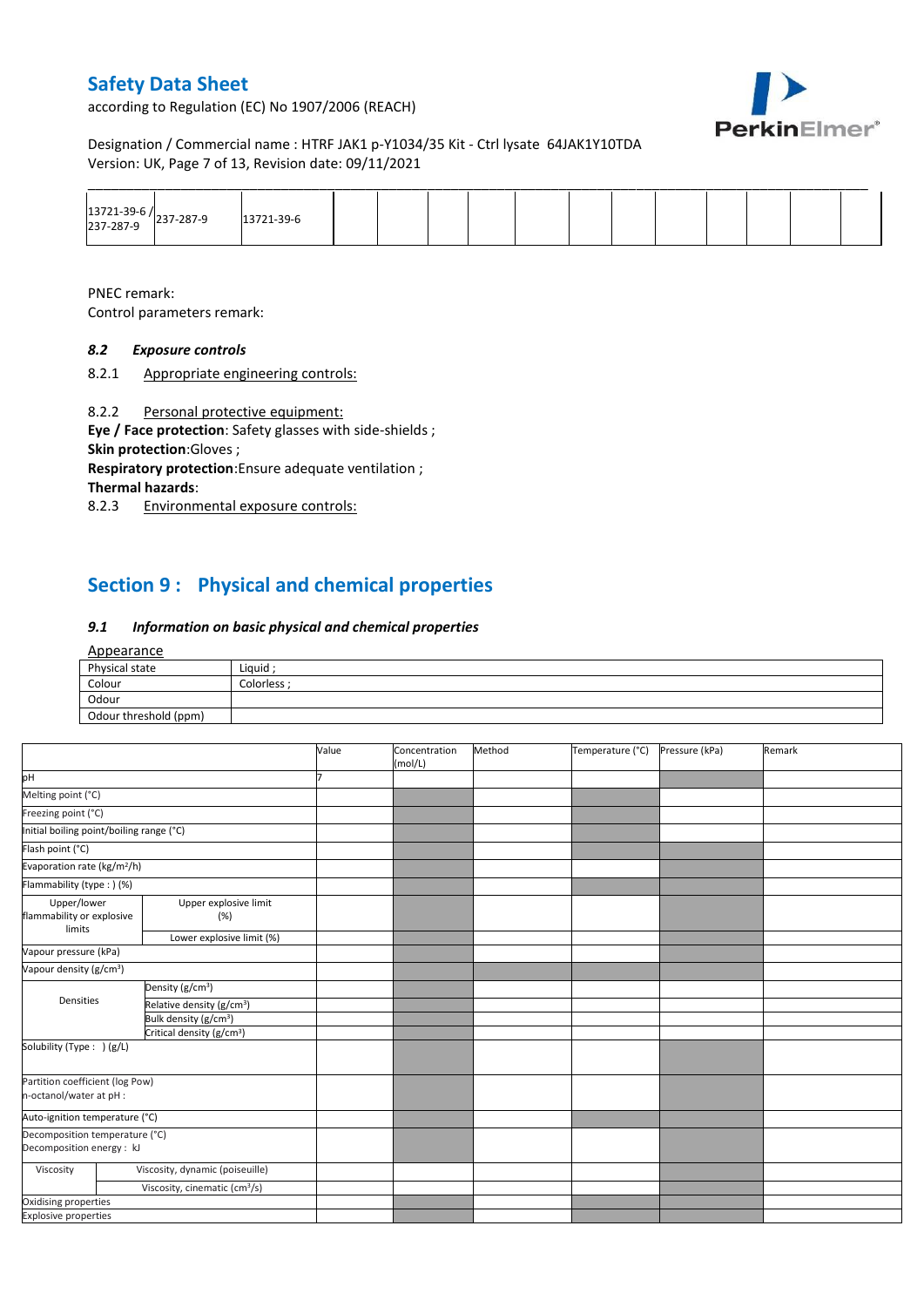according to Regulation (EC) No 1907/2006 (REACH)



Designation / Commercial name : HTRF JAK1 p-Y1034/35 Kit - Ctrl lysate 64JAK1Y10TDA Version: UK, Page 8 of 13, Revision date: 09/11/2021

### *9.2 Other information:*

No other relevant data available

## **Section 10 : Stability and reactivity**

*10.1 Reactivity* This material is considered to be non-reactive under normal use conditions. ;

\_\_\_\_\_\_\_\_\_\_\_\_\_\_\_\_\_\_\_\_\_\_\_\_\_\_\_\_\_\_\_\_\_\_\_\_\_\_\_\_\_\_\_\_\_\_\_\_\_\_\_\_\_\_\_\_\_\_\_\_\_\_\_\_\_\_\_\_\_\_\_\_\_\_\_\_\_\_\_\_\_\_\_\_\_\_\_\_\_\_\_\_\_\_\_\_\_\_\_\_\_

- *10.2 Chemical stability*
- *10.3 Possibility of hazardous reactions*
- *10.4 Conditions to avoid:*
- *10.5 Incompatible materials:*
- *10.6 Hazardous decomposition products:*

Does not decompose when used for intended uses. ;

## **Section 11 : Toxicological information**

Toxicokinetics, metabolism and distribution

### *11.1 Information on toxicological effects*

**Substances** 

**Acute toxicity**

Animal data: Acute oral toxicity:

| Substance name         | <b>LD50</b><br>(mg/kg) | <b>Species</b> | Method | Symptoms / delayed effects | Remark |
|------------------------|------------------------|----------------|--------|----------------------------|--------|
| 13721-39-6 / 237-287-9 | 330-330                | Rat            |        | Hemorragie                 |        |

Acute dermal toxicity:

Acute inhalative toxicity:

Practical experience / human evidence: Assessment / Classification: General Remark:

### **Skin corrosion/irritation**

Animal data:

In-vitro skin test method: In-vitro skin test result: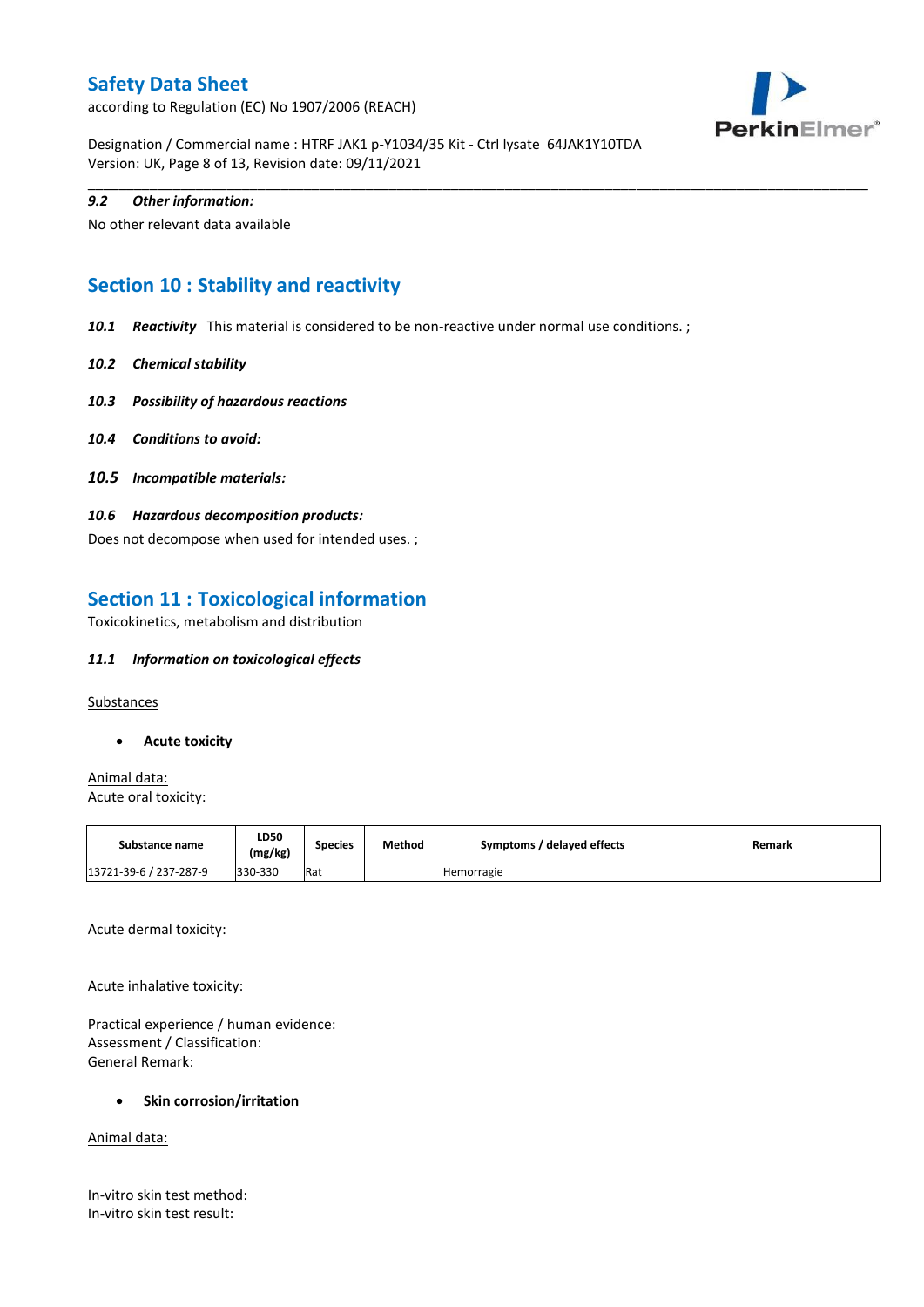according to Regulation (EC) No 1907/2006 (REACH)



Designation / Commercial name : HTRF JAK1 p-Y1034/35 Kit - Ctrl lysate 64JAK1Y10TDA Version: UK, Page 9 of 13, Revision date: 09/11/2021

\_\_\_\_\_\_\_\_\_\_\_\_\_\_\_\_\_\_\_\_\_\_\_\_\_\_\_\_\_\_\_\_\_\_\_\_\_\_\_\_\_\_\_\_\_\_\_\_\_\_\_\_\_\_\_\_\_\_\_\_\_\_\_\_\_\_\_\_\_\_\_\_\_\_\_\_\_\_\_\_\_\_\_\_\_\_\_\_\_\_\_\_\_\_\_\_\_\_\_\_\_

Assessment / Classification:

### **Eye damage/irritation**

Animal data:

In vitro eye test method: In vitro eye test result: Assessment / Classification:

### **CMR effects (carcinogenity, mutagenicity and toxicity for reproduction)**

o Germ cell mutagenicity:

Animal data:

Assessment / Classification:

o Carcinogenicity

Practical experience / human evidence: Animal data:

Other information: Assessment / Classification:

o Reproductive toxicity

Practical experience / human evidence: Animal data:

Other information: Assessment / Classification:

Overall assessment on CMR properties:

- **Specific target organ toxicity (single exposure)**
	- o STOT SE 1 and 2

Animal data:

Other information:

o STOT SE 3

Practical experience / human evidence:

Other information: Assessment / Classification:

**Specific target organ toxicity (repeated exposure)**

Practical experience / human evidence: Animal data: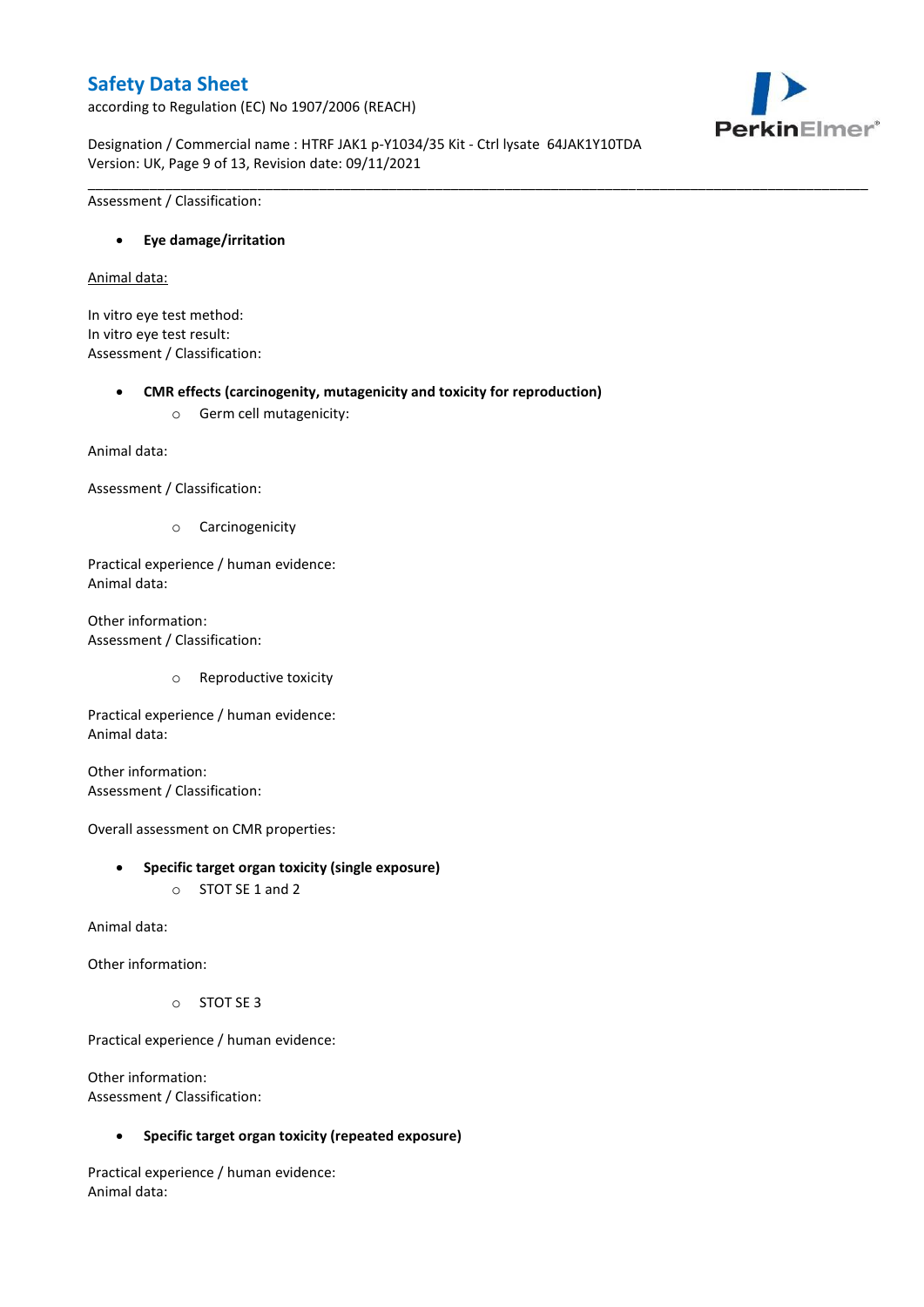according to Regulation (EC) No 1907/2006 (REACH)



Designation / Commercial name : HTRF JAK1 p-Y1034/35 Kit - Ctrl lysate 64JAK1Y10TDA Version: UK, Page 10 of 13, Revision date: 09/11/2021

Assessment / Classification: Other information

**Aspiration hazard**

Practical experience / human evidence: Experimental data: viscosity data: see SECTION 9. Assessment / Classification: Remark:

11.1.1 Mixtures No toxicological information is available for the mixture itself

## **Section 12 : Ecological information**

In case that test data regarding one endpoint/differentiation exist for the mixture itself, the classification is carried out according to the substance criteria (excluding biodegradation and bioaccumulation). If no test data exist, the criteria for mixture classification has to be used (calculation method) in this case the toxicological data of the ingredients are shown.

\_\_\_\_\_\_\_\_\_\_\_\_\_\_\_\_\_\_\_\_\_\_\_\_\_\_\_\_\_\_\_\_\_\_\_\_\_\_\_\_\_\_\_\_\_\_\_\_\_\_\_\_\_\_\_\_\_\_\_\_\_\_\_\_\_\_\_\_\_\_\_\_\_\_\_\_\_\_\_\_\_\_\_\_\_\_\_\_\_\_\_\_\_\_\_\_\_\_\_\_\_

### *12.1 Aquatic toxicity:*

Acute (short-term) fish toxicity

Chronic (long-term) fish toxicity

Acute (short-term) toxicity to crustacea

Chronic (long-term) toxicity to crustacea

Acute (short-term) toxicity to algae and cyanobacteria

Toxicity to microorganisms and other aquatic plants / organisms

Assessment / Classification:

### *12.2 Persistence and degradability*

Biodegradation:

Abiotic Degradation:

Assessment / Classification:

### *12.3 Bioaccumulative potential*

Bioconcentration factor (BCF):

*12.4 Mobility in soil*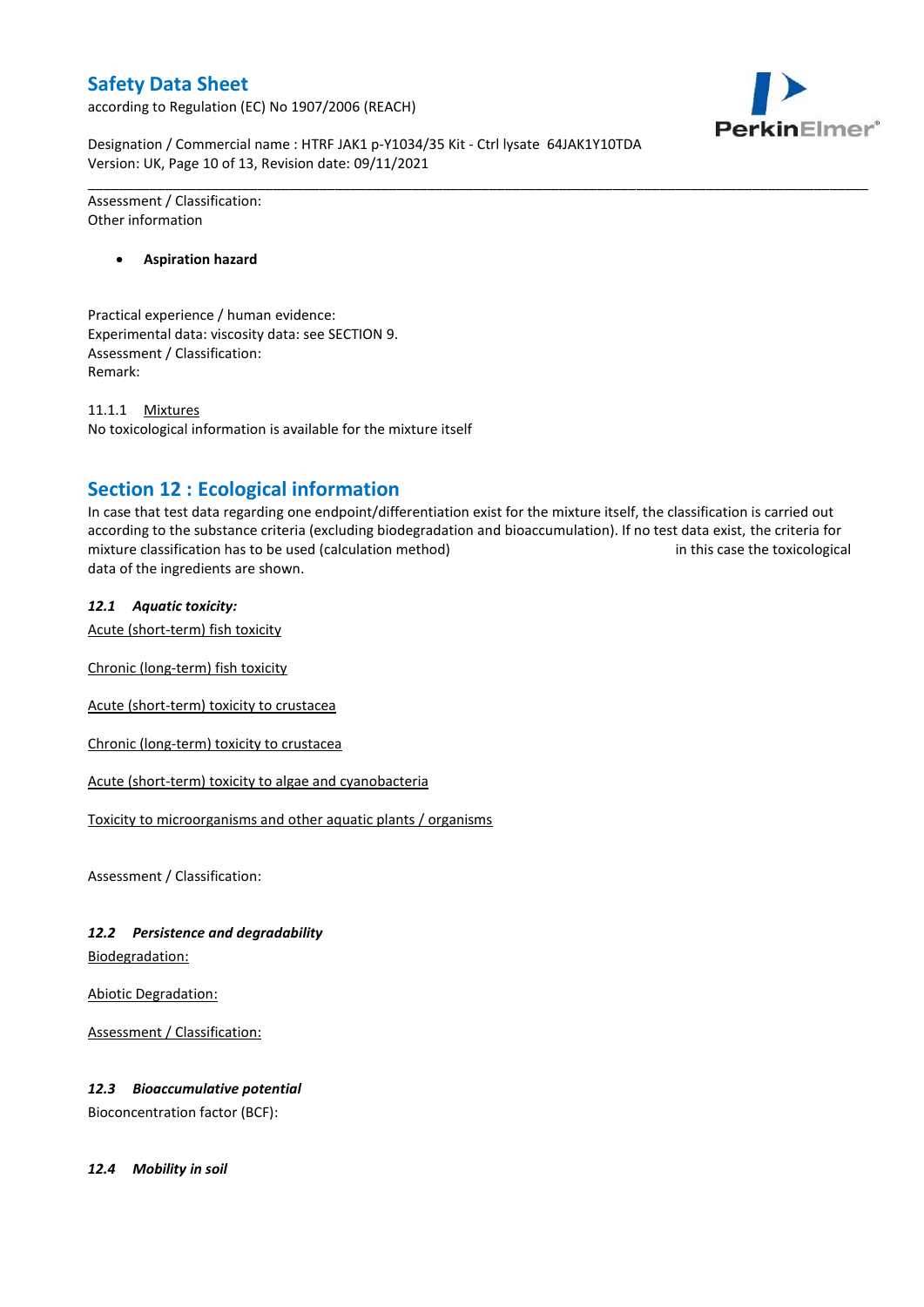according to Regulation (EC) No 1907/2006 (REACH)



Designation / Commercial name : HTRF JAK1 p-Y1034/35 Kit - Ctrl lysate 64JAK1Y10TDA Version: UK, Page 11 of 13, Revision date: 09/11/2021

### *12.5 Results of PBT and vPvB assessment*

### *12.6 Other adverse effects:*

Additional ecotoxicological information:

## **Section 13 : Disposal considerations**

#### *13.1 Waste treatment methods*

Waste treatment options: Dispose of waste according to applicable legislation. ;

## **Section 14 : Transport information**

ADR/RID/AND/IMDG/IATA

| UN No.                     |  |
|----------------------------|--|
| UN Proper shipping name    |  |
| Transport hazard class(es) |  |
| Hazard label(s)            |  |
|                            |  |
| Packing group              |  |

\_\_\_\_\_\_\_\_\_\_\_\_\_\_\_\_\_\_\_\_\_\_\_\_\_\_\_\_\_\_\_\_\_\_\_\_\_\_\_\_\_\_\_\_\_\_\_\_\_\_\_\_\_\_\_\_\_\_\_\_\_\_\_\_\_\_\_\_\_\_\_\_\_\_\_\_\_\_\_\_\_\_\_\_\_\_\_\_\_\_\_\_\_\_\_\_\_\_\_\_\_

#### *Transport in bulk according to Annex II of MARPOL 73/78 and the IBC Code*

| Land transport (ADR/RID)                                             |                                               |
|----------------------------------------------------------------------|-----------------------------------------------|
| Classification code ADR:                                             | Special Provisions for ADR/RID:               |
| Limited quantities for ADR/RID:                                      | Excepted Quantities for ADR/RID:              |
| Packing Instructions for ADR/RID:                                    | Special packing provisions for ADR/RID:       |
| Mixed packing provisions:                                            |                                               |
| Portable tanks and bulk containers Instructions:                     |                                               |
| Portable tanks and bulk containers Special Provisions:               |                                               |
| <b>ADR Tank Code:</b>                                                | ADR Tank special provisions:                  |
| Vehicle for tank carriage:                                           |                                               |
| Special provisions for carriage Packages:                            |                                               |
| Special provisions for carriage Bulk:                                |                                               |
| Special provisions for carriage for loading, unloading and handling: |                                               |
| Special Provisions for carriage Operation:                           |                                               |
| Hazard identification No:                                            | Transport category (Tunnel restriction code): |
|                                                                      |                                               |
| Sea transport (IMDG)                                                 |                                               |
| <b>Marine Pollutant:</b>                                             | Subsidiary risk(s) for IMDG:                  |
| Packing provisions for IMDG:                                         | Limited quantities for IMDG:                  |
| Packing instructions for IMDG:                                       | <b>IBC</b> Instructions:                      |
| <b>IBC Provisions:</b>                                               | <b>IMO</b> tank instructions:                 |
| UN tank instructions:                                                | Tanks and bulk Provisions:                    |
| EmS:                                                                 | Stowage and segregation for IMDG:             |
| Properties and observations:                                         |                                               |
| Inland waterway transport (ADN)                                      |                                               |
| <b>Classification Code ADN:</b>                                      | <b>Special Provisions ADN:</b>                |
| Limited quantities ADN:                                              | <b>Excepted quantities ADN:</b>               |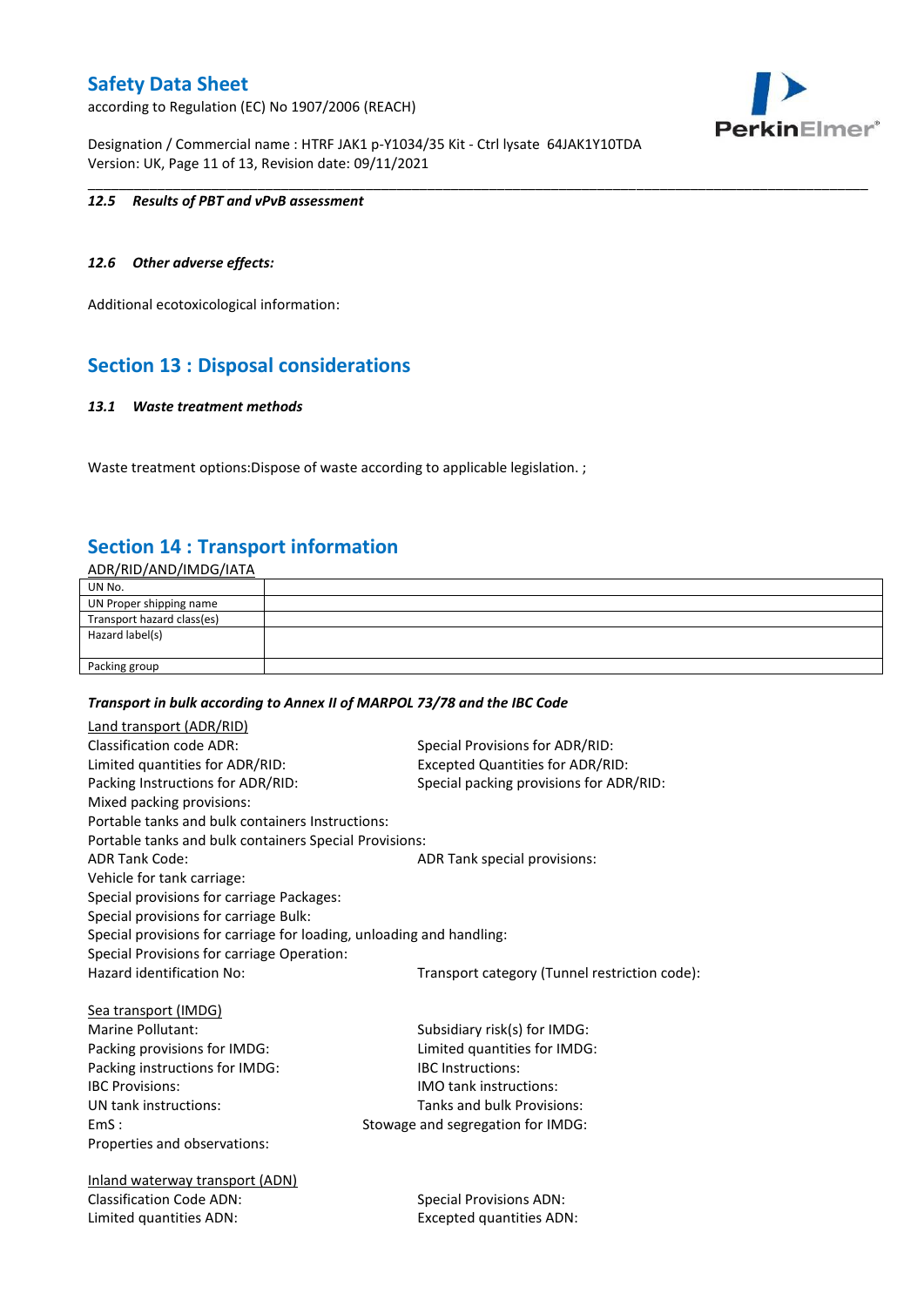according to Regulation (EC) No 1907/2006 (REACH)



Designation / Commercial name : HTRF JAK1 p-Y1034/35 Kit - Ctrl lysate 64JAK1Y10TDA Version: UK, Page 12 of 13, Revision date: 09/11/2021

| Carriage permitted:                                                    | Equipment required:                       |
|------------------------------------------------------------------------|-------------------------------------------|
| Provisions concerning loading and unloading:                           | Provisions concerning carriage:           |
| Number of blue cones/lights:                                           | Remark:                                   |
| Air transport (ICAO-TI / IATA-DGR)                                     |                                           |
| Subsidiary risk for IATA:                                              | Excepted quantity for IATA:               |
| Passenger and Cargo Aircraft Limited Quantities Packing Instructions:  |                                           |
| Passenger and Cargo Aircraft Limited Quantities Maximal Net Quantity : |                                           |
| Passenger and Cargo Aircraft Packaging Instructions :                  |                                           |
| Passenger and Cargo Aircraft Maximal Net Quantity:                     |                                           |
| Cargo Aircraft only Packaging Instructions :                           | Cargo Aircraft only Maximal Net Quantity: |
| ERG code:                                                              | <b>Special Provisions for IATA:</b>       |

## **Section 15 : Regulatory information**

## *15.1 Safety, health and environmental regulations/legislation specific for the substance or mixture*

EU regulations

Authorisations and/or restrictions on use:

Authorisations: Restrictions on use: SVHC :

- Other EU regulations:
- Directive 2010/75/EC on industrial emissions

Not relevant

National regulations

#### *15.2 Chemical Safety Assessment:*

For this mixture, no chemical safety assessment has been carried out

## **Section 16 : Other information**

### *16.1 Indication of changes* Date of the previous version:05/11/2021 Modifications:

*16.2 Other informations*

*16.3 Classification for mixtures and used evaluation method according to regulation (EC) 1207/2008 [CLP]:* See SECTION 2.1 (classification).